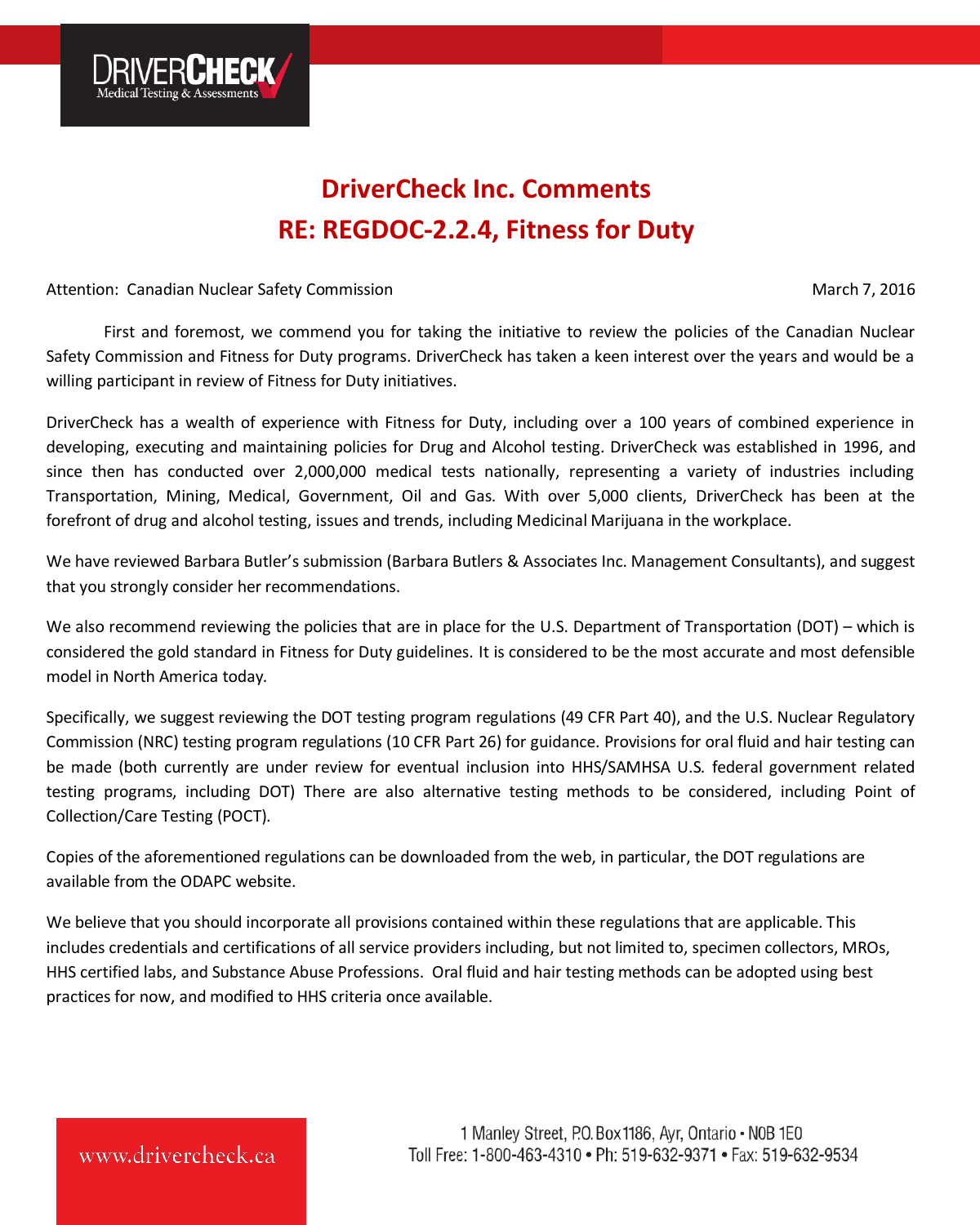

It is our suggestion that you form a Fitness for Duty advisory panel – specifically mandated to review and develop policies. A team of experienced medical experts who have formulated regulations for Fitness for Duty programs in a variety of industries, will allow for Canadian Nuclear Safety Commission to make educated decisions through due diligence. It would be beneficial to have input from Canadian certified labs and reputable Medical Review Officers reviewing the validity of regulations. We believe that nuclear energy should be at the forefront for safety programs – as the potential for catastrophic disasters doesn't just affect the employee and workplace, but communities, provinces and the entire country.

Thank you for taking the time to go through this process and opportunity to allow open questions and comments. We look forward to the final outcome of this analysis and are willing to answer any questions that you may have.

Sincerely,

DriverCheck Inc.

#### **About DriverCheck Inc.:**

Since its inception in 1996, DriverCheck Inc. (DC) has been the leading provider of medical testing and assessments in Canada. Physician-owned and operated, DC has grown to become the largest national provider of workplace medical testing, and was one of the first Third Party Administrators in Canada to offer DOT-regulated alcohol and drug testing. DC's head office is located in the village of Ayr, the heart of Ontario's transportation hub. DC currently serves over 5,000 employers, with access to over 800 testing facilities strategically located across the country, providing easy access to all medical services. As a 'fitness for duty' company, DC's top priority is to provide safety to your organization, staff and workplace.

To learn more about DC, visi[t www.DriverCheck.ca](http://www.drivercheck.ca/) or call 1 (800) 463-4310.

#### **Medical Team & Experience:**

#### **Dr. Chris Page, MD, MRO (AAMRO) – President and Owner**

Dr. Chris Page is the founder and President of DriverCheck. He is also one of our Medical Review Officers. After graduating from Queen's University Medical School, he went on to practice emergency medicine full-time in Canada for over twenty years. Dr. Page is also the founder of the Kitchener-Waterloo Urgent Care Clinics focusing on non-emergency primary care. Dr. Page became one of the first Canadian physicians to become a U.S. certified Medical Review Officer and is now widely regarded in the medical, legal, and business circles as an expert in drug and alcohol testing and the U.S. DOT regulations. His role as Medical Director at the Hamilton Methadone Clinic has given him valuable experience in the field of addictions, augmenting his Medical Review practice at DriverCheck.

### www.drivercheck.ca

1 Manley Street, P.O. Box 1186, Ayr, Ontario . NOB 1E0 Toll Free: 1-800-463-4310 . Ph: 519-632-9371 . Fax: 519-632-9534